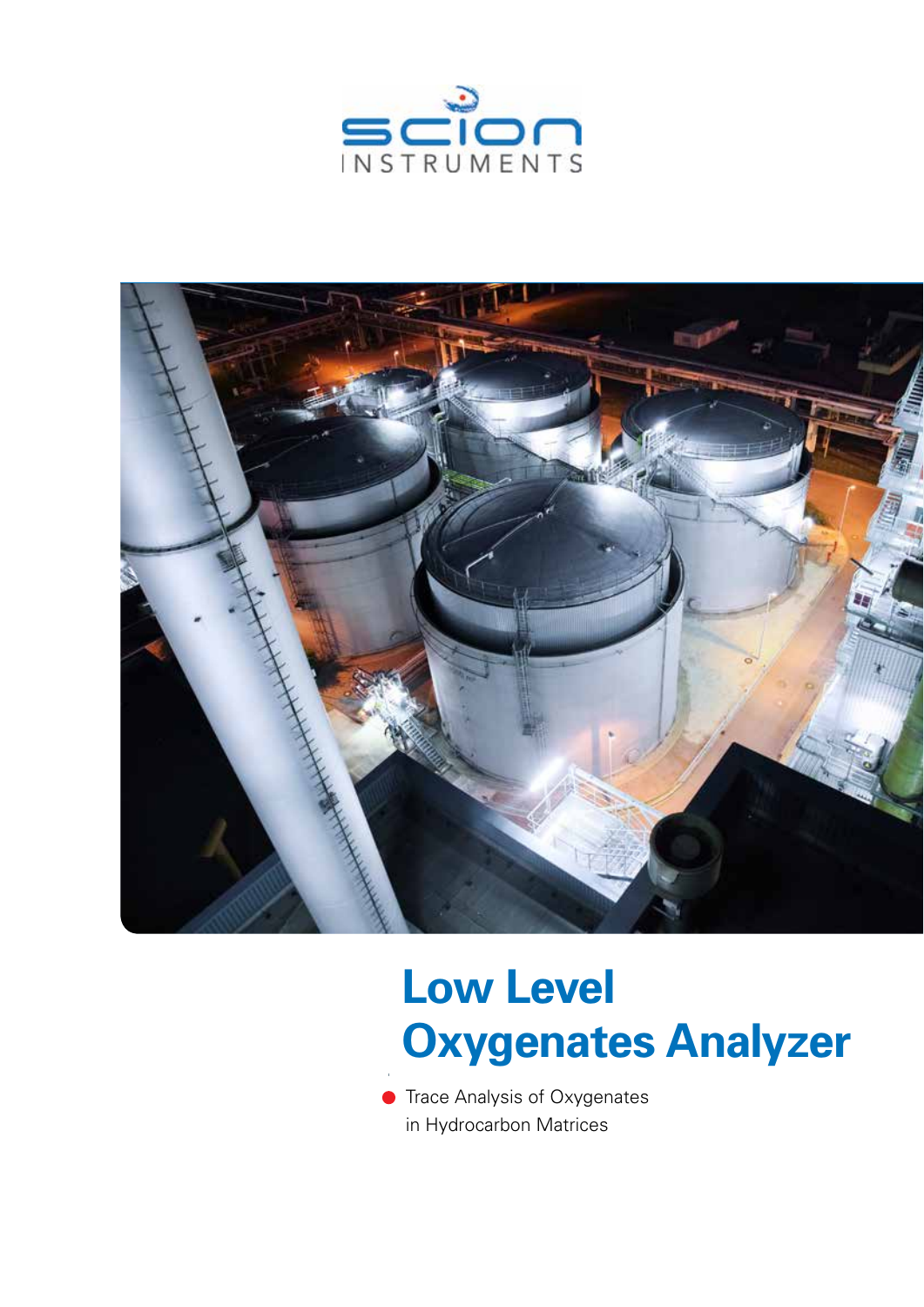

The determination of sub to high ppm levels The determination of sub to high ppm levels of ethers, alcohols, aldehydes and ketones in of ethers, alcohols, aldehydes and ketones in different hydrocarbon matrices is a recurring different hydrocarbon matrices is a recurring challenge in the petroleum refining and challenge in the petroleum refining and petrochemical industry. The Scion Low Level Oxygenates Analyzer is an easy to use 'turnkey' Oxygenates Analyzer is an easy to use 'turnkey' solution to meet this analysis challenge. solution to meet this analysis challenge.

## **Key Benefits include:**

### ■ Factory optimized to ensure excellent analysis results

 The system is configured, optimized and tested at the factory to analyze oxygenated components at concentrations as low as 100 ppb in streams with a final boiling point of up to 250 °C and no interference from the hydrocarbon matrix. An optimized system for the analysis of oxygenates at trace level.

## A powerful GC solution, yet extremely easy to operate

The Scion GC and compassCDS Chromatography Data Handling Chromatography Data Handling Software, is a very powerful Software, is a very powerful<br>combination and is key to the system's ability to generate reliable results. The system can be used sucessfully The system can be used sucessfully without a high level of operator skill.

## A flexible, economical analysis solution

The analysis system is configured to accommodate gas, liquid and liquified petroleum gas (LPG) streams. Configured with both a gas sampling valve and a liquid sampling valve, all three samples can be injected without the need to change the system configuration.

A cost effective, time-saving solution All Scion GC analyzers not only include proven GC hardware and software proven GC hardware and software but are also pre-loaded with analysis but are also pre-loaded with analysis methods and documentation specific methods documentation specific to the method required. All operational to the method required. All operational procedures are fully documented. procedures are fully documented.

#### A comprehensive, single vendor solution

The hardware, software, application The hardware, software, application optimization, documentation, optimization, documentation, installation and support services are all installation and support services are all provided by Scion, allowing analysis to be carried out quickly and efficiently by be carried out quickly and efficiently byone dependable supplier. one dependable supplier.



Figure 1: The analyzer Figure 1: The analyzer incorporates the Scion GC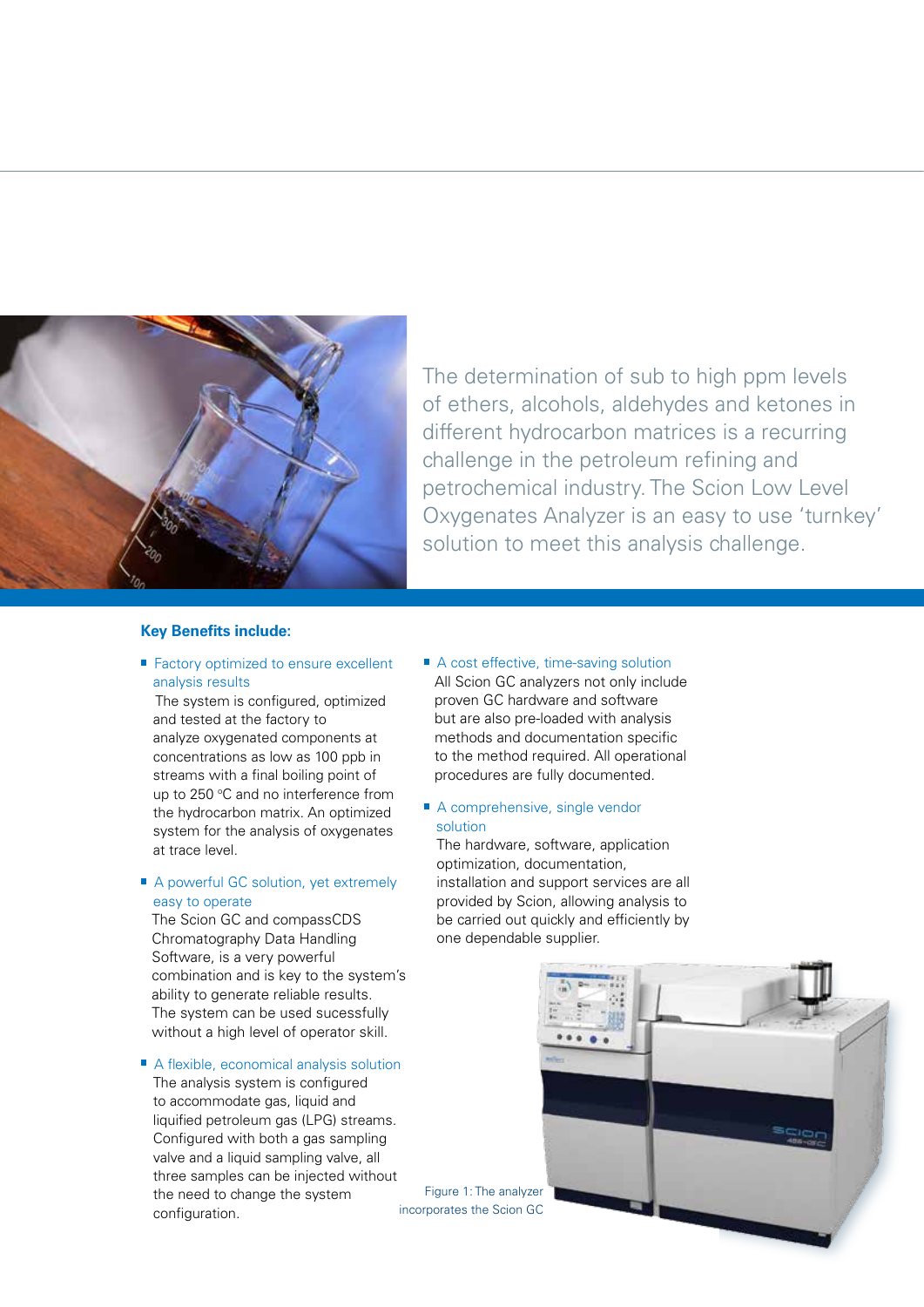## **C** Low Level Oxygenates Analyzer

Oxygenated compounds can be present in hydrocarbon streams for a variety of reasons. For example, methanol is added to crude oil to reduce the formation of hydrates during transportation and storage. Unfortunately, the presence of methanol in downstream operations is highly problematic.

Clean-up processes like hydro-treating are used in an attempt to remove oxygenated compounds. But even at trace levels (sub ppm), oxygenates quickly degrade or destroy expensive process catalysts, (e.g. polymer production).

Most of the standard methods for the analysis of oxygenated compounds in use today (ASTM D4815, D5599, EN 13132, DIN 1601 and DIN 51413-7) are not suitable for the analysis of oxygenates at sub ppm levels. The Low Level Oxygenates Analyzer according ASTM D7423 has been developed to meet this low level detection requirement..

#### **Analyzer Overview**

The Low Level Oxygenates Analyzer The Low Level Oxygenates Analyzer is designed and optimized to quantify is designed and optimized to quantify ppm and sub ppm levels of ethers (e.g. ppm and sub ppm levels of ethers (e.g. DME, MTBE, ETBE, DIPE), alcohols (e.g. methanol, ethanol, propanol), ketones (e.g. acetone, MEK) and aldehydes in various hydrocarbon matrices. In general, all oxygenated components with a boiling point of up to 100 oC can be analyzed. The sample can be a gas, LPG or liquid under ambient conditions with a final boiling point up to 250 oC.  $\blacksquare$ 

The system is comprised of a Scion 456 GC configured with gas and liquid sampling valves, two high performance capillary analysis columns, digitally controlled pneumatics including a 'fluidic' switch and Flame Ionization Detector (FID). An optional 'pressure station' can be badded to eliminate the possibility of losing sample due to evaporation when analyzing LPG. The Compass  $\overline{\phantom{a}}$ 

The GC is controlled via the compass-CDS Chromatography Data Handling Software,

which acquires data, processes it and generates analyses

reports. The gas or liquid sample is injected via a gas or liquid sampling valve onto the first of two columns (BR-1). A fluidic switch is positioned between the two columns. The 'lighter' fraction (containing the oxygenates) is separated from the rest of the stream components on the BR-1 column.

The 'heavier' components are then backflushed tovent. The fraction containing the 'lighter' components is transferred onto the second column (LOWOX) using the fluidic switch. The LOWOX column is used to separate the individual oxygenated components from the bulk hydrocarbons. The LOWOX column was specially developed in the 1990s for the trace analysis of oxygenates in hydrocarbon streams. It offers unequalled selectivity for oxygenated compounds.

Due to its high selectivity, large amounts of sample can be introduced onto the LOWOX column which, through the use of the sensitive FID, enables the system to achieve the required low detection levels for oxygenated compounds.



Figure 2: The analyzer includes both gas and liquid sample valves for maximum flexibility.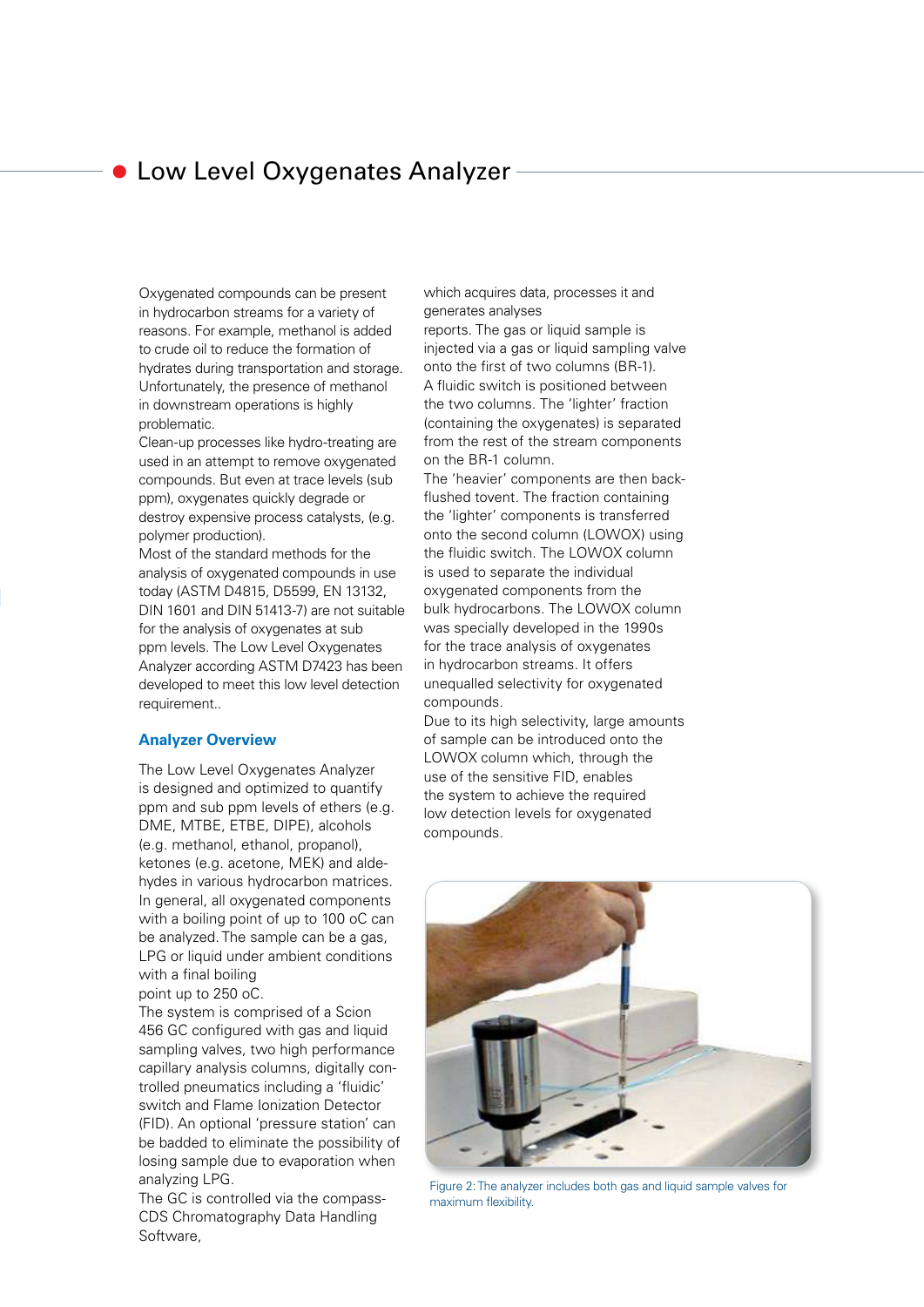## Analysis of Oxygenates at sub-ppm Levels



Figure 3: A typical chromatogram showing a wide range analysis of a liquid sample stream

Calibration is performed using several concentrations of a multi-component standard mixture with varying known/ measured amounts of each oxygenated compound.

The system automatically generates a calibration curve for each analyte. The samples are analyzed, each of the oxygenates are automatically quantified and a report of the results is printed at the end of each analysis cycle. (Typical performance results are depicted in Table 1.)



Figure 4: Typical chromatogram showing a MTBE range analysis of a gas stream.

### **Peak Identification**

- 1. Diethylether 11. Methanol
- 2. Acetaldehyde 12. Acetone
- 3. Ethyl tert. Butyl ether 13. Isovaleraldehyde
- 4. Methyl pert. Butyl ether 14. Valeraldehyde
- 
- 
- 7. Tert. amyl methyl ether 17. 1-Propanol
- 
- 
- 10. Butyraldehyde 19.1-Butanol
- 
- 
- 
- 
- 5. Diisopropylether 15. 2-Butanone
- 6. Propanal 16. Ethanol
	-
- 8. Propylether 18. Tert. butanol
- 9. Isobutyraldehyde 2-Methyl 1-propanol
	-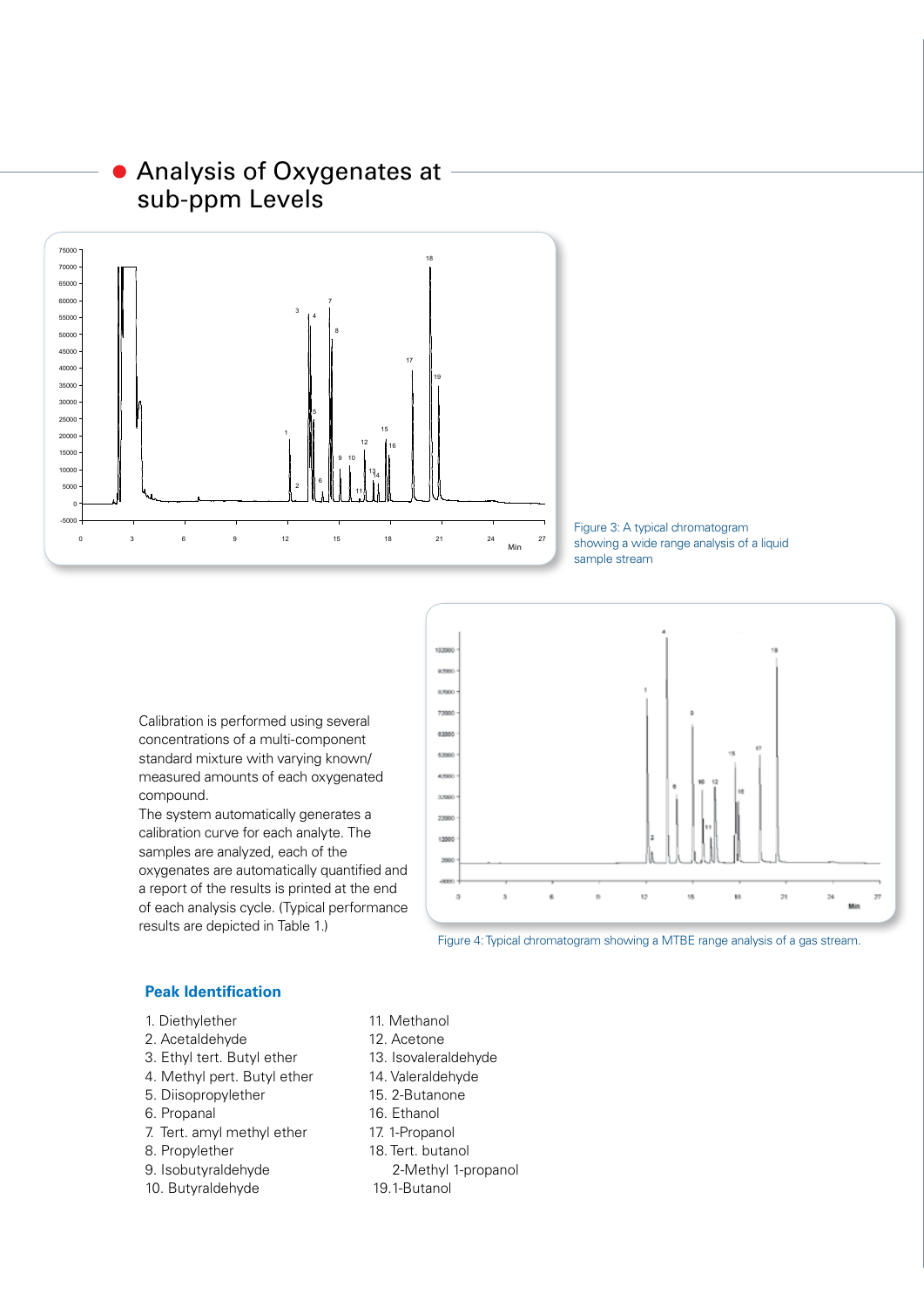## Typical Performance

|               | <b>ETBE</b> | <b>MTBE</b> | <b>Methanol</b> | <b>Aceton</b> | <b>MEK</b> | <b>Ethanol</b> | 1-Propanol |
|---------------|-------------|-------------|-----------------|---------------|------------|----------------|------------|
| Run 1         | 579554      | 490771      | 59388           | 224339        | 338840     | 129250         | 224083     |
| Run 2         | 578838      | 491908      | 59310           | 224407        | 339195     | 129779         | 225111     |
| Run 3         | 585890      | 481217      | 60135           | 225063        | 340116     | 131457         | 227596     |
| Run 4         | 579313      | 491673      | 59663           | 224583        | 339338     | 130075         | 225695     |
| Run 5         | 578500      | 492449      | 59897           | 224743        | 339606     | 131011         | 227058     |
| Run 6         | 577796      | 493989      | 59766           | 224583        | 339482     | 130628         | 226651     |
| Run 7         | 579844      | 490743      | 59879           | 224593        | 339622     | 130645         | 226309     |
| Run 8         | 580253      | 487207      | 59800           | 224570        | 339470     | 130874         | 226918     |
| Run 9         | 580592      | 484805      | 59856           | 224539        | 339556     | 130808         | 226284     |
| <b>Run 10</b> | 578693      | 487272      | 59946           | 224530        | 339893     | 131131         | 226630     |
| N             | 10          | 10          | 10 <sup>1</sup> | 10            | 10         | 10             | 10         |
| Mean          | 579927      | 489203      | 59764           | 224595        | 339512     | 130566         | 226234     |
| Std. Dev.     | 2142.60     | 3775.30     | 238.60          | 187.10        | 334.20     | 637.80         | 975.60     |
| RSD %         | 0.37        | 0.77        | 0.40            | 0.08          | 0.10       | 0.49           | 0.43       |

#### Table 1. Typical repeatability in the analysis of oxygenates in a gas stream

## Table 2. Typical analyzer performance.

| <b>Minimum Detection Level</b> | 100 ppb/Weight                                                                                                          |  |  |  |  |
|--------------------------------|-------------------------------------------------------------------------------------------------------------------------|--|--|--|--|
| System Linearity               | 100 ppb to 500 ppm                                                                                                      |  |  |  |  |
| Typical RSD %                  | For gas streams; $< 2$ % for MTBE, methanol and ethanol.<br>For liquid streams; < 2.5 % for MTBE, methanol and ethanol. |  |  |  |  |